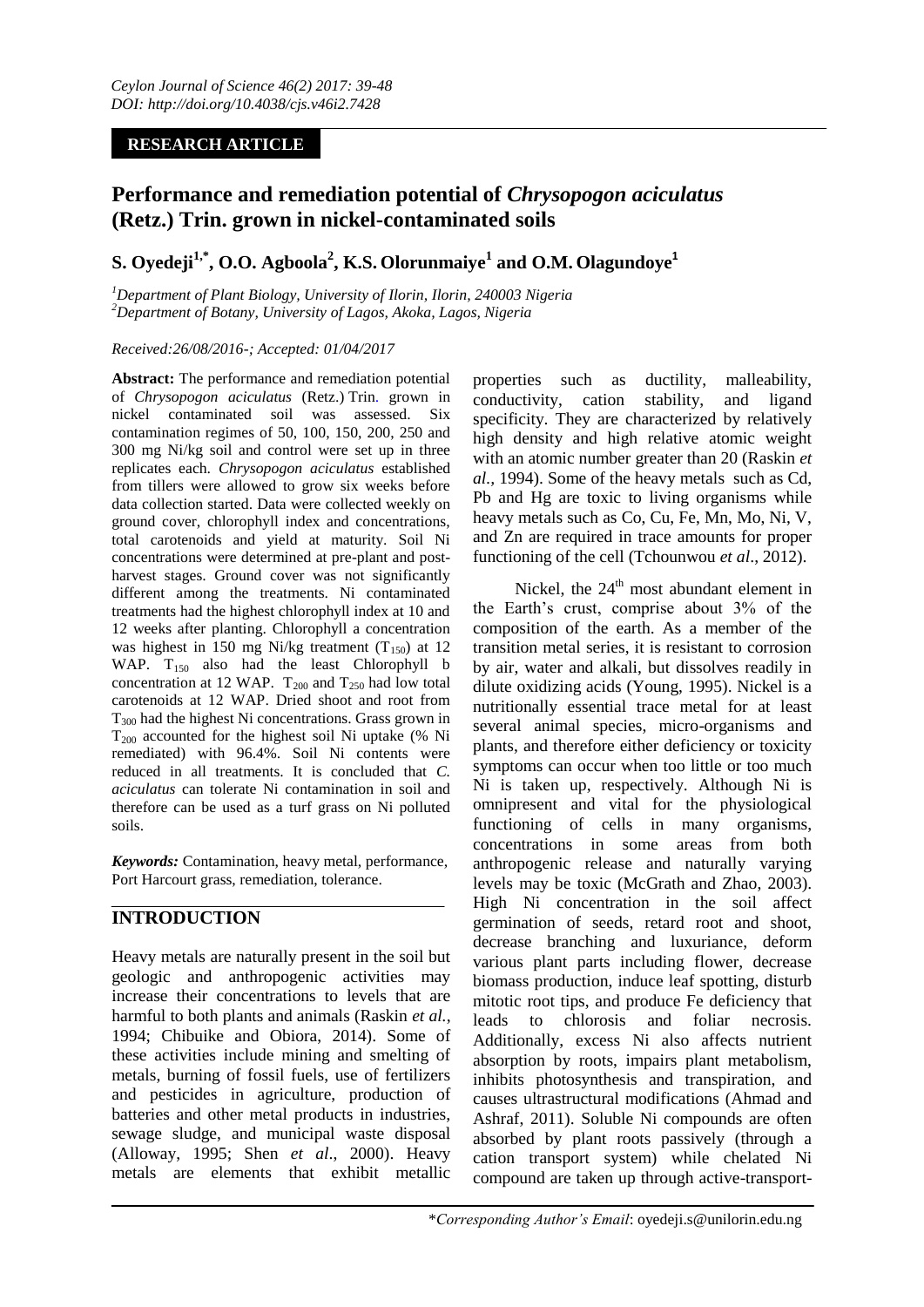mediated means, using transport proteins such as permeases. Insoluble Ni compounds primarily enter root cells through endocytosis. Once absorbed by roots, Ni is easily transported to shoots via the xylem through the transpiration stream and can accumulate in neonatal parts such as buds, fruits, and seeds (Ahmad and Ashraf, 2011).

Chronic exposure to Ni has been connected with increased risk of lung cancer, cardiovascular disease, neurological deficits, developmental deficits in childhood and high blood pressure (Chervona *et al.*, 2012). Therefore, the cultivation of crops in Ni-contaminated sites is unsafe, as the metal can be re-introduced into the food chain (Ahmad and Ashraf, 2011). Considering the adverse effect of Ni pollution in the environment, the need to for remediation should be emphasized.

Remediation of metal-polluted soils by physical and chemical methods such as solidification, stabilization, soil washing and flushing are often expensive and may render the soil unsuitable for plant growth (Marques *et al.*, 2009). Biological remediation using plants (phytoremediation) and/or micro-organisms is found to be an useful application (Chaney *et al.*, 1997; Glass, 1999). Although heavy metals cannot be degraded during phytoremediation, they are transformed from one organic complex or oxidation state to another. Due to a change in their oxidation state, heavy metals can be transformed into either less toxic, easily volatilized, more water soluble (and thus can be removed through leaching), less water soluble (which allows them to precipitate and become easily removed from the environment) or less bioavailable (Garbisu and Alkorta, 1997; Garbisu and Alkorta, 2003).

Turf grasses have been used in remediating metal-polluted soils (Jadia and Fulekar, 2008; Danh *et al*., 2009; Zhang *et al*., 2010; Subhashini and Swamy, 2014) and notable species including *Festuca arundinacea* (tall fescue), *Spartina patens* (salt meadow cord grass), *Eremochloa ophiuroides* (centipede grass), *Buchloe dactyloides* (buffalo grass) and *Cynodon dactylon* (Bermuda grass) have been tested for their metal-remediating potentials (Qu *et al*., 2003; Rathi *et al*., 2011).

*Chrysopogon aciculatus* (Retz.) Trin. is a perennial grass with creeping rhizomes (Paria

and Chattopadhyay, 2005). The plant is commonly called lovegrass (English) and Port Harcourt grass (Nigeria). It is popular for its good turf, especially with low mowing (Royal Botanic Gardens, 2005). It is usually found in sunny, dry, exposed areas such as roadsides, lawns, pasture, river banks and water courses (Noltie, 2000). The grass is fairly drought tolerant (FAO, 2016), persisting almost throughout the year and with great potentials to spread quickly over open areas using its creeping rhizomes. It can tolerate grazing, mowing and trampling by animals (Kabir and Nair, 2009). Ambasta and Rana (2013) identified *C. aciculatus* as a good soil binder that prevents soil erosion and difficult to eradicate when fully established. Oyedeji *et al.* (2014) assessed the performance of *C. aciculatus* for turf in a field trial and reported the species' adaptation to low mowing. Documentation on the heavy metal uptake by *C. aciculatus* is scarce. However, Garbisu *et al.* (2002) identified features including rapid growth rate, high biomass, and profuse root system in *C. aciculatus* which is shared by most phytoextractors.

Although new species are added to the list of grasses suitable for phytoremediation, the information on remediation potentials of *Chrysopogon aciculatus* is scarce. The present study aims to bridge this gap by assessing the performance and remediation potential of *Chrysopogon aciculatus* grown in nickel contaminated soil regimes.

# **MATERIALS AND METHODS**

## **Experimental design and set-up**

A pot experiment was conducted in the screen house located in the Botanical Garden, University of Ilorin, Ilorin, Nigeria. Ilorin lies within the southern guinea savanna. The soils are lateritic consisting of three layers classified as Luvisols or Alfisols. The predominant soil in the University estate is loamy sand with dark greyish brown (5YR3/2) colour (Ogunkunle *et al*., 2016).

The soil used for the experiment was collected from the University Botanical Garden (N 08° 28' 53.3'', E 04° 40' 28.9''). The collected soil was air-dried for 7 days and sieved using a 2 mm mesh to remove the debris. The soil was homogenized before packing into the planting pots. A sample of 7 kg each of the sieved soil were weighed into plastic pots (0.40  $m \times 0.40$  m  $\times 0.25$  m, length by width by depth)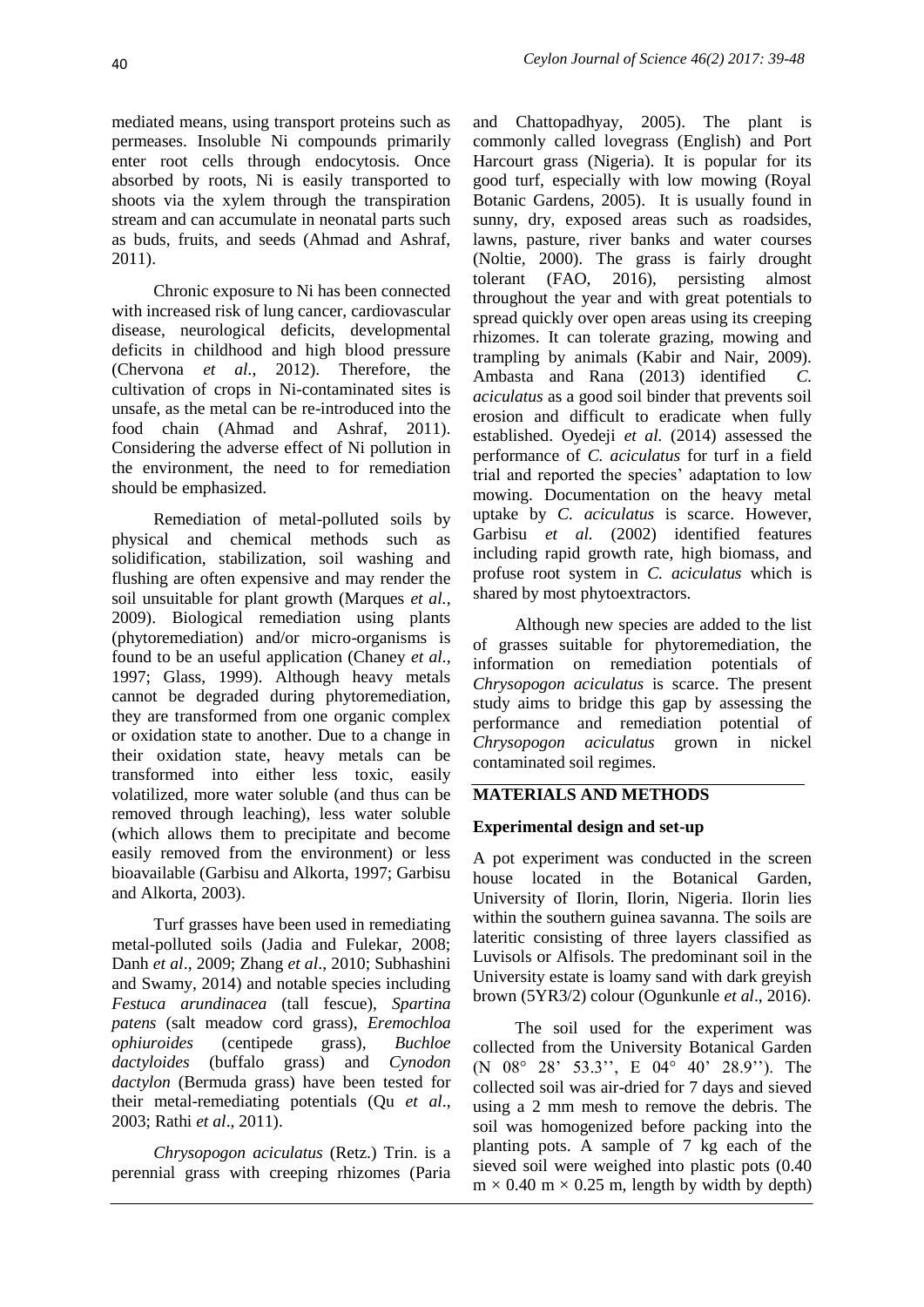perforated (to allow aeration) and underlaid with plastic trays (to collect and return percolates back to the soils). Nickel contamination levels were created using anhydrous nickel chloride  $(NiCl<sub>2</sub>)$ . Six contamination levels, 50, 100, 150, 200, 250 and 300 mg Ni per kg soil were prepared and denoted as  $T_{50}$ ,  $T_{100}$ ,  $T_{150}$ ,  $T_{200}$ ,  $T_{250}$  and  $T_{300}$ respectively. The control soils were without Nickle  $(T_0)$ . All the treatments were arranged in a completely randomized design and replicated three times. The pots were watered for a week with distilled water to allow the metal to fully stabilize prior to planting of the grass.

In each pot, nine 2 cm tillers of *Chrysopogon aciculatus* (Retz.) Trin. (Port Harcourt grass) were planted equidistant to each other. Irrigation to field capacity was carried out every 2 days using distilled water.

#### **Soil chemical analyses**

Five replicate soil samples were collected for the determination of pH, organic carbon, total nitrogen, available phosphorus, sodium, potassium, calcium and magnesium. Soil pH of 1:2 soil - 0.01 M CaCl<sub>2</sub> mixtures was measured with electronic digital pH metre (Orion star pH Benchtop® by Thermoscientific). Organic carbon was determined according to the method by Vickery *et al.* (1995). Total nitrogen was determined by macro Kjeldahl method as adopted by Bremner (1965). Available phosphorus was extracted with Bray P2 solution prior to colour development by ascorbic acid and determination by spectroscopy (Bray and Kurtz, 1945). Exchangeable cations (Na, K, Ca and Mg) were extracted from soil using 1 N neutral ammonium acetate and the concentrations were determined using respective wavelengths.

#### **Ground cover measurement**

The ground cover of the turf was measured weekly, starting from the sixth week after planting using a  $0.16 \text{ m}^2$  quadrat with a regular  $7 \times 7$  grids. Percentage ground cover was determined by dividing the number of points (quadrat grids) touching grass species by fortynine and multiplied by 100.

## **Turf colour/pigment determination**

Turf colour in the treatments and control were assessed biweekly starting from sixth week after planting (6 WAP) using the chlorophyll index. The concentrations of chlorophylls a, b and total carotenoids were also measured. Chlorophyll index was determined using Atleaf chlorophyll meter (FT Green LLC, USA). Chlorophyll a, b and total carotenoids were determined by soaking 25 mg fresh leaf samples in 7 ml of 100% acetone (Analytical grade) for 72 hours and reading the absorbance of the supernatant at wavelengths of 470 nm, 645 nm and 662 nm (Lichtenthaler, 1987). Concentrations (in μg ml-1 ) of chlorophyll a, chlorophyll b, and total carotenoids (xanthophyll  $+ \beta$ -carotene) in the leaf extract were determined using the equations:

Chlorophyll a =  $11.24A_{662} - 2.04A_{645}$ (1)

Chlorophyll b = 
$$
20.13A_{645} - 4.19A_{662}
$$
 (2)

Total carotenoids =  $1000A_{470}$  – (1.9 Chl. a – 63.14 Chl. b) $/214$  (3)

### **Yield determination**

At maturity (13 WAP), shoot and root parts were harvested in each pot separately, washed with distilled water, allowed to drain, before taking biomass measurements. Samples were then ovendried at 80 °C to constant a weight to obtain dry weights. Shoot-root ratio (SRR) was determined by dividing Shoot dry weight (SDW) with root dry weight (RDW).

#### **Determination of Ni in plant parts**

The dried shoot and root materials were then ground to fine powder (using ceramic mortar and pestle) and analyzed for nickel. Soil samples collected from each pot were air-dried, passed through 2 mm sieve and analyzed for nickel. Ni remediated from the soil was determined using the formula:

100 Initial concentration Initial concentration - Final concentration % Ni remediatedfromsoil 

Concentrations of  $N_i$  in shoot, root and soil were determined from nitric acid-perchloric acid digest of 0.5 g samples. The filtrate made to 25 ml with triple distilled water was read at 232.0 nm using atomic absorption spectrophotometer (Buck Scientific Model 210).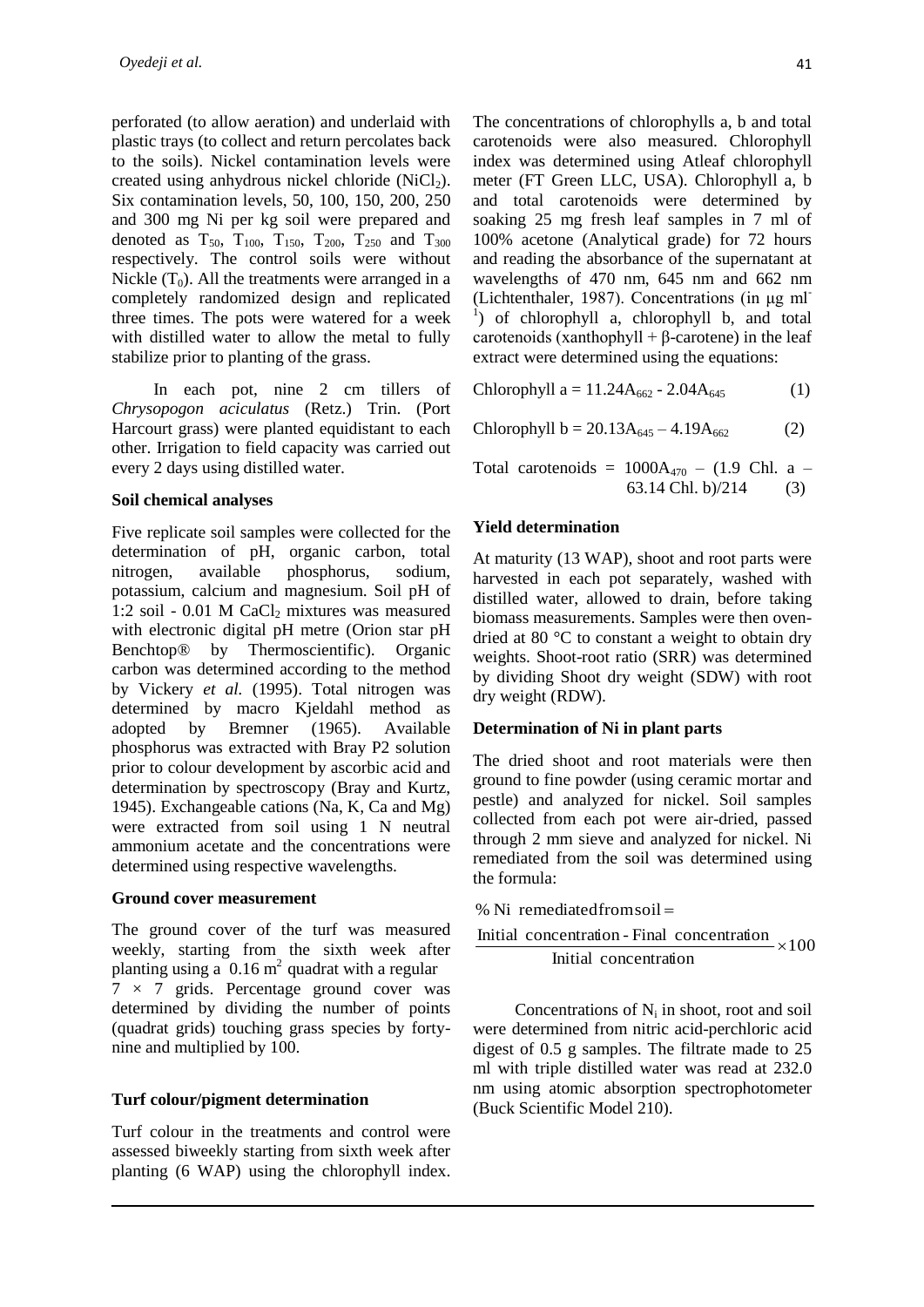#### **Data analysis**

Data were analysed using analysis of variance (ANOVA) in SAS 9.1.3 to separate the means. Means were considered significant at  $p < 0.05$ .

#### **RESULTS**

#### **Soil chemical properties**

The soil pH was  $7.48\pm0.04$  (slightly alkaline). Soil organic carbon and total nitrogen were 0.84±0.10%, 0.44±0.08%, respectively. The available phosphorus was 0.52±0.13 ppm while exchangeable Na, K, Ca and Mg were 122.2±2.22, 195.1±1.03, 1248.0±4.17 and 82.41±2.09 ppm, respectively. Ni concentration in native soil was  $0.18 \pm 0.02$  mg kg<sup>-1</sup>.

#### **Ground coverage**

No significant difference (p>0.05) was observed in the percentage ground cover of grass among treatments at 6 - 13 weeks after planting. There was weekly boost in the ground cover, with no consistence among treatments (Figure 1). The results of the present study suggested that the soil Ni contamination up to  $300 \text{ mg } \text{kg}^{-1}$  had no significant effect on the growth of *C. aciculatus*.

#### **Turf Colour/Pigmentation**

Chlorophyll index (CI) for *C. aciculatus* turf in soils contaminated with different concentrations of Ni was not significantly different in all the

weeks after planting (Figure 2a). The CI values indicated that the grass was tolerant to the highest Ni concentration applied  $(300 \text{ mg kg}^{-1})$ . There were significant differences in the foliar chlorophyll a (Chl. a) concentrations at 6 WAP  $(p = 0.007)$  and 10 WAP ( $p = 0.015$ ). Foliar Chl. a concentrations in turf grown in soils contaminated with Ni were not significantly different from the control  $(T_0)$  at 8 WAP (p = 0.335) and 12 WAP ( $p = 0.105$ ). (Figure 2b). The concentrations of foliar chlorophyll b (Chl. b) was significantly different for the treatments in the weeks after planting. Turf grown in  $T_{150}$  had the significantly highest foliar Chl. b concentration at 6 WAP and 10 WAP but the least at 12 WAP. Turf in  $T_0$ ,  $T_{200}$ ,  $T_{250}$  and  $T_{300}$ had low Chl. b concentration at 6, 8 and 10 WAP. Turf in  $T_0$ ,  $T_{200}$  and  $T_{250}$  had high concentration of Chl. b and were not significantly different at 12 WAP (Figure 2c). Total carotenoids in the foliage of *C. aciculatus* grown in the Ni-contaminated treatments were not significantly different from the control at 6 WAP ( $p = 0.053$ ) and 8 WAP ( $p = 0.174$ ), except for  $T_{200}$  and  $T_{250}$ . The concentrations of total carotenoids in the turf of the control  $(T_0)$  varied significantly ( $p = 0.008$ ) from those in the Nicontaminated soils (except  $T_{300}$ ) at 10 WAP. There was no significant difference in the concentration of Chl. b at 12 WAP ( $p = 0.309$ ) (Figure 2d).



**Figure 1:** Percentage ground cover of *C. aciculatus* grown in soils contaminated with different concentrations of Ni.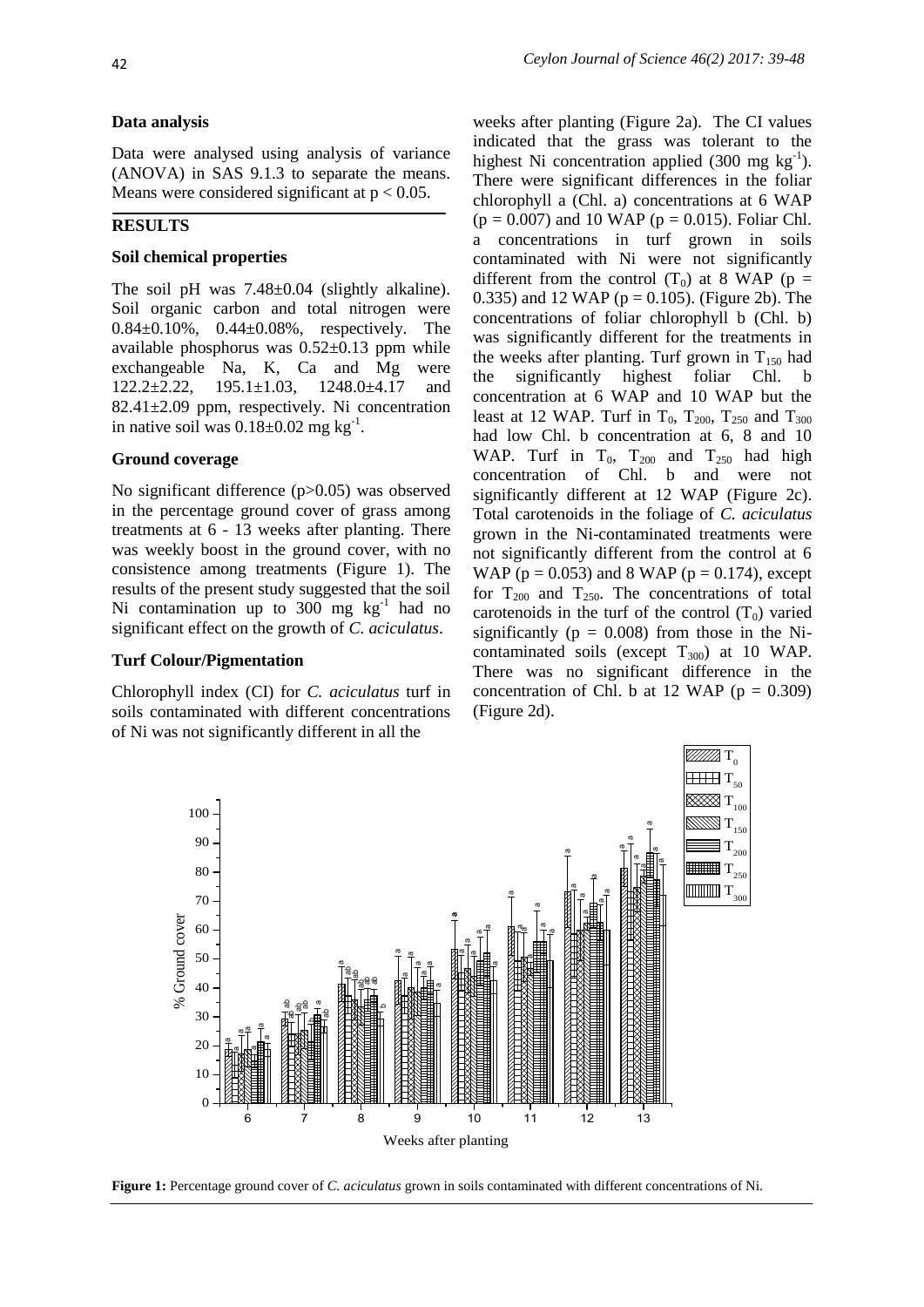

**Figure. 2:** (a) Chlorophyll index (b) chlorophyll a (c) chlorophyll b and (d) total carotenoids concentrations in *C. aciculatus* grown in soils contaminated with different concentrations of Ni.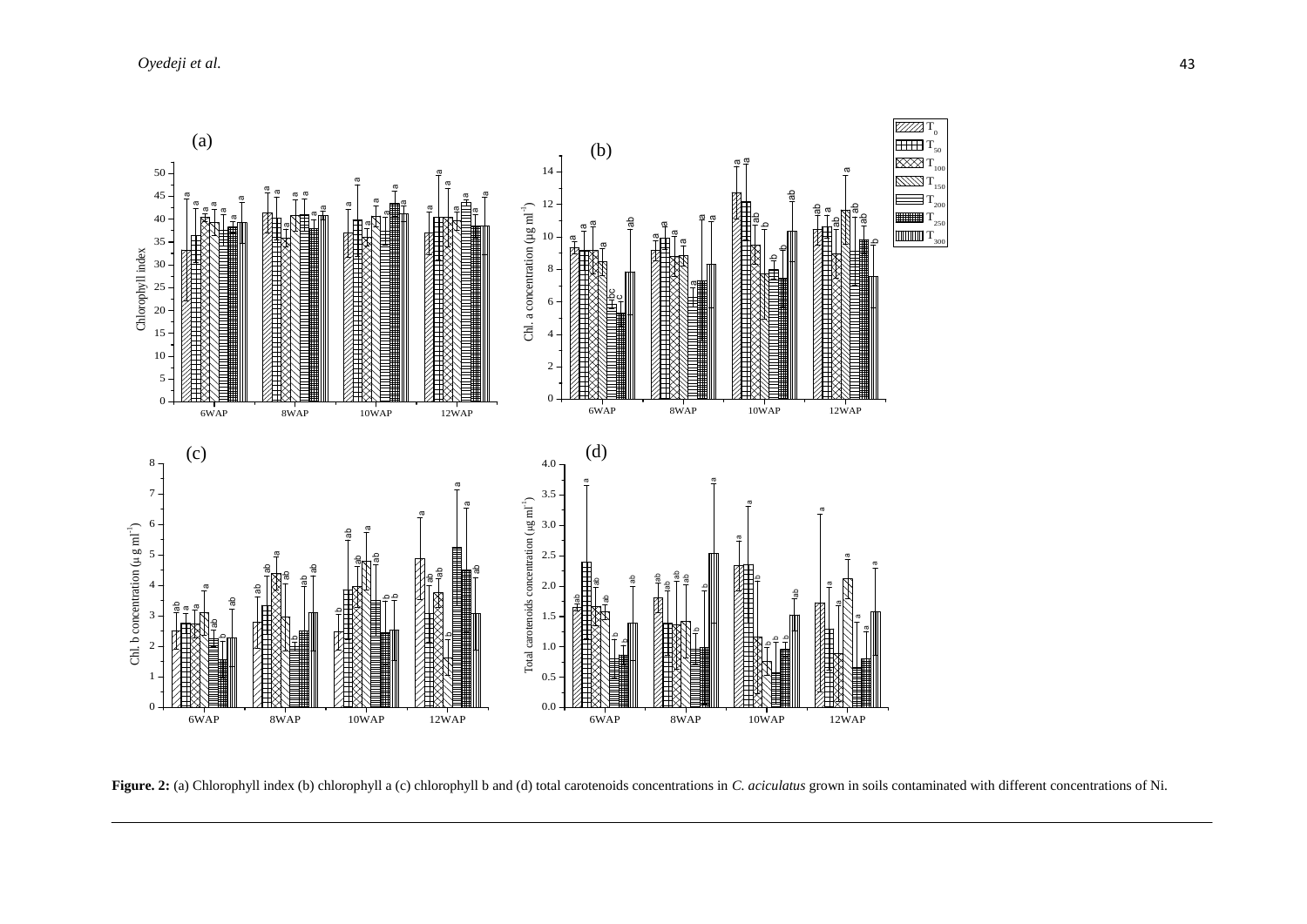

**Figure 3:** Ni concentrations in shoot and root of *C. aciculatus* grown in soils contaminated with different concentrations of Ni.



**Figure 4:** Ni levels in the soil before and after the remediation.

#### **Yield parameters**

The shoot fresh weight (SFW) of Nicontaminated treatments were not statistically different ( $p = 0.052$ ) between treatments but from the control  $(T_0)$ . The root fresh weight (RFW) of all the Ni-contaminated treatments

were significantly different ( $p = 0.004$ ) from the control. T<sub>0</sub> showed the highest RFW while  $T_{150}$ was least. The shoot dry weight (SDW), root dry weight (RDW) and shoot-root ratio (SRR) were also not significantly different for the treatments (Table 1).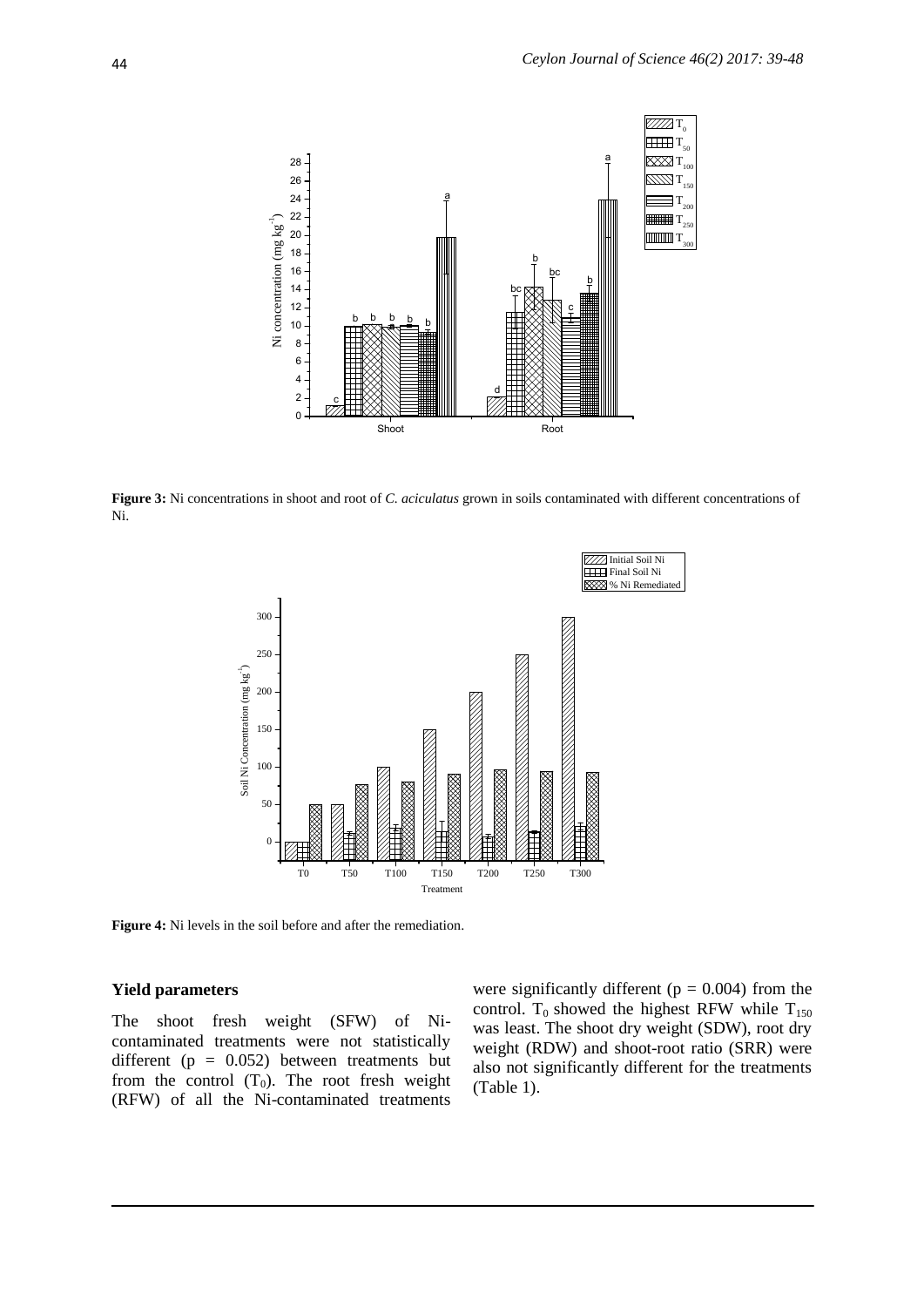| <b>Treatment</b> | <b>SFW</b>                      | <b>RFW</b>                      | <b>SDW</b>               | <b>RDW</b>              | <b>SRR</b>        |
|------------------|---------------------------------|---------------------------------|--------------------------|-------------------------|-------------------|
|                  | (g m <sup>2</sup> )             | (g m <sup>2</sup> )             | (g m <sup>2</sup> )      | (g m <sup>2</sup> )     |                   |
| $T_0$            | $334.37 \pm 22.86^a$            | $273.73 \pm 5.21^a$             | $107.86 \pm 6.10^a$      | $113.33 \pm 6.13^a$     | $0.94^{\rm a}$    |
| $T_{50}$         | $291.80 \pm 7.45$ <sup>ab</sup> | $184.07\pm4.19^b$               | $88.17 \pm 2.67^{\rm b}$ | $100.73 \pm 3.95^{ab}$  | $0.87^{a}$        |
| $T_{100}$        | $265.07 \pm 31.84^b$            | $179.00 \pm 23.59^{\mathrm{b}}$ | $86.90{\pm}9.88^b$       | $74.63 \pm 6.27^b$      | 1.16 <sup>a</sup> |
| $T_{150}$        | $259.30 \pm 19.26^b$            | $171.93 \pm 13.29^b$            | $81.23 \pm 6.30^b$       | $82.00 \pm 11.51^{ab}$  | 1.00 <sup>a</sup> |
| $T_{200}$        | $267.10\pm6.19^b$               | $188.50 \pm 9.37^b$             | $87.27 \pm 2.90^b$       | $87.67 \pm 13.08^{ab}$  | $0.84^{\text{a}}$ |
| $T_{250}$        | $238.00 \pm 17.02^b$            | $195.50 \pm 8.14^b$             | $87.03 \pm 4.84^b$       | $103.50 \pm 10.19^{ab}$ | $0.84^{\rm a}$    |
| $T_{300}$        | $254.43 \pm 13.70^b$            | $197.70 \pm 23.72^b$            | $82.70 \pm 5.46^{\circ}$ | $81.33 \pm 13.62^{ab}$  | 0.99 <sup>a</sup> |
| p-value          | 0.052                           | 0.004                           | 0.100                    | 0.127                   | 0.582             |

**Table 1:** Yield of *C. aciculatus* grown in soils contaminated with different concentrations of Ni.

SFW – shoot fresh weight, RFW – root fresh weight, SDW – shoot dry weight, RDW – root dry weight, SRR – shoot-root ratio. Means  $\pm$  SD with the same letter(s) down a column are not significant at  $p > 0.05$ .

## **Uptake potential of Ni by** *C. aciculatus*

Grass grown in  $T_{300}$  showed significantly the highest Ni concentrations in shoot (19.80±4.05 mg  $kg^{-1}$ ) and root (23.91 $\pm$ 4.05 mg  $kg^{-1}$ ) reflecting the plant's ability to absorb nickel. Concentrations of Ni in shoot and root materials for  $T_{50}$ ,  $T_{100}$ ,  $T_{150}$ ,  $T_{200}$  and  $T_{250}$  were not significantly different (p  $>0.05$ ). The control (T<sub>0</sub>) had the least foliar Ni concentrations. Generally, more Ni was stored in the root than shoot (Figure 3). There was reduction in the concentrations of Ni in soils across the treatments at the time of harvest. The highest Ni concentration at the time of harvest was recorded in  $T_{300}$  (21.52 $\pm$ 4.70 mg)  $kg^{-1}$ ) while the least was in T<sub>0</sub> (0.09±0.02 mg kg<sup>-</sup> <sup>1</sup>). *C. aciculatus* grown in  $T_{200}$  accounted for the highest soil Ni uptake (% Ni remediated) with 96.4%. Soil Ni concentration decreased by over 75% in all treatments except the control  $(T_0)$ (Figure 4).

# **DISCUSSION**

The native soil pH was higher than that reported by FAO (2016) for optimum growth of *C. aciculatus*. Despite the disparity in soil pH, *C. aciculatus* seemed to tolerate the soil pH in the present study. The exchangeable cations in the native soil are relatively high. High soil cation exchange capacity (CEC) has been known to favour nutrient retention in turfs (Bigelow *et al*., 2001). Soil physicochemical properties also influence metal speciation and consequently, its mobility, bioavailability and toxicity (Irha *et al*., 2003). The speciation and sorption of Ni complexes in soil is dependent on the soil physicochemical properties. Sherene (2010) reported that heavy metals sorption increase with pH and organic matter composition.

The results of the present study suggested that the soil Ni contamination up to  $300 \text{ mg kg}^{-1}$  had no significant effect on the growth of *C. aciculatus*. Brown *et al.* (1987) reported that Ni plays a vital role in the growth and development of plants and therefore in deficient soils plants metabolize Ni that is present in soils as contaminant. No visual symptoms of Ni toxicity were observed in all treatments. Although heavy metals are toxic at high concentration, their behaviour and fate are governed by a range of physicochemical processes in the soil or sediment system (Sherene, 2010; Olaniran *et al.*, 2013). Plant tolerance to Ni toxicity has been associated with exclusion or influx/transfer of Cu, Fe, and Mn into roots (Yang *et al.*, 1996). Nickel has been reported to produce beneficial effects in oats, wheat and tomato etc. (Brown *et al*., 1987; Seregin and Kozhevnikova, 2006). The metal has been documented to play an important part in many metabolic processes in plants including redox-processes, stabilization of molecules, components of various enzymes and in the regulation of osmotic pressure (Olaniran *et al.*, 2013).

The results of CI in this study also showed that the grass was tolerant to the highest Ni concentration applied (300 mg kg<sup>-1</sup>). Zhu et al. (2012) have reported that CI values directly correlated with leaf nitrogen and total chlorophyll contents. Contrary to chlorosis and necrosis reported by Rathor *et al.* (2014) in plants grown in soils contaminated with high concentration of Ni, *C. aciculatus* showed good health  $(CI > 35.0)$  throughout the study period, except in  $T_0$  at 6 WAP. Soil Ni levels showed no direct relationship to concentrations of photosynthetic pigments in *C. aciculatus*. However, relatively higher chlorophyll a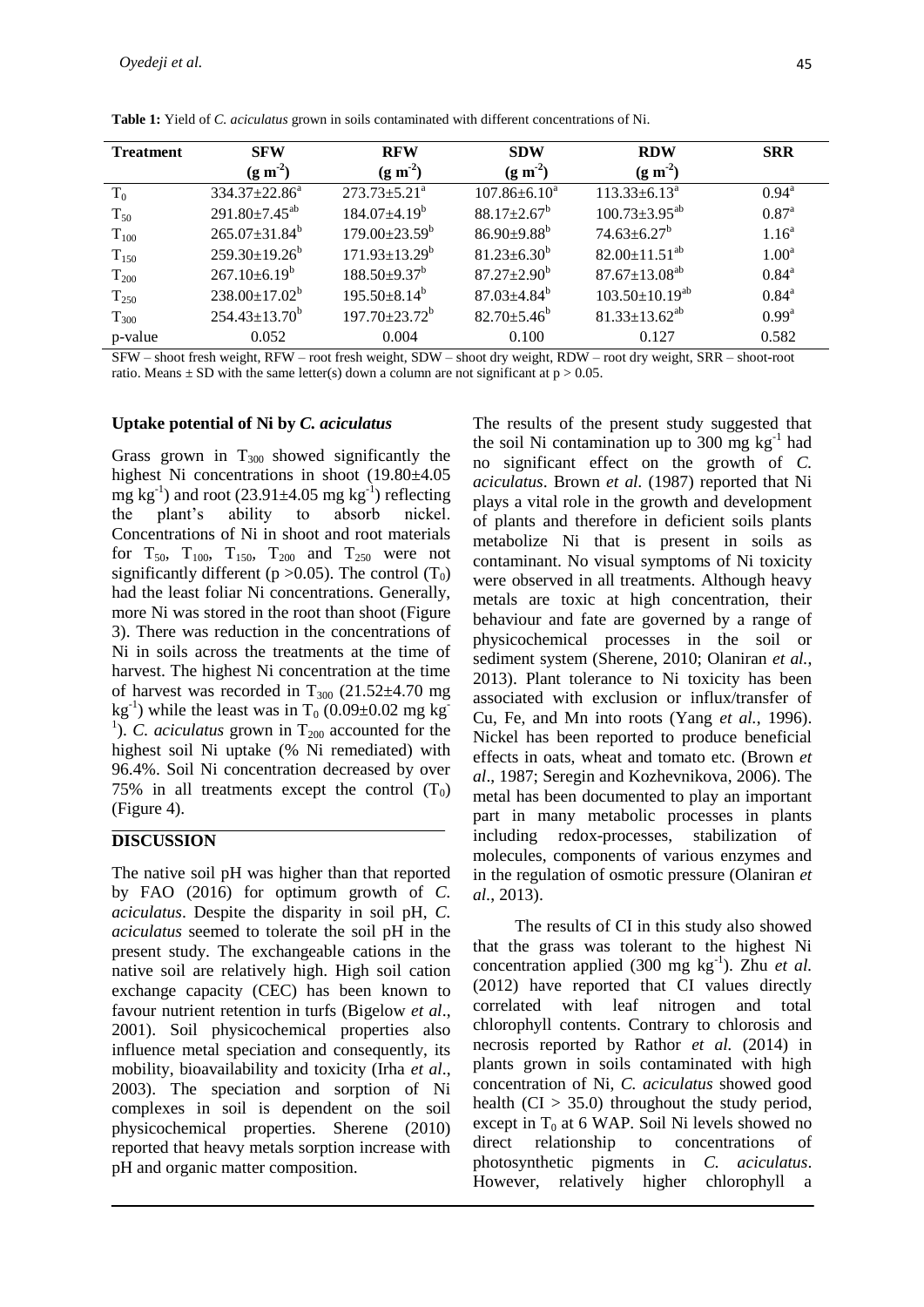concentrations over chlorophyll b and total carotenoids show that Chl. a contribute more in the photosynthesis. The result of this study is contrary to the findings of Singh and Pandey (2011) where nickel exposure decreased chlorophyll a, b and total chlorophyll contents in lettuce.

Nickel uptake by grass grown in  $T_{300}$  was comparable to values reported  $(24.23 \text{ µg g}^{-1} \text{ dry})$ of plant) by Syed *et al.* (2010) for *Eichhornia crassipes*. The Ni accumulation levels in shoots and roots of *C. aciculatus* were higher than the values reported by Netty *et al.* (2013) for other plant species such as *Tephrosia* sp., *Melastoma malabathricum*, *Mimosa pigra*, *Celtis occidentalis* and *Sarcotheca celebica*. Lasat (2016) reported that non-accumulators of micronutrients including Ni usually do not accumulate more than 10 mg/kg of the element. The present study showed that *C. aciculatus* is an excellent accumulator of Ni.

# **CONCLUSION**

The results suggest that Ni contamination had no effect on the performance of *C. aciculatus*  affirming its ability to endure in Ni contaminated sites. Higher photosynthetic pigments in plants exposed to high Ni concentrations also reflect the ability of the species to tolerate high Ni. Therefore, *C. aciculatus* can be used as a good candidate for remediating Ni contaminated soils. The present research further support the potential use of plants in restoring and remediating contaminated landscapes.

## **ACKNOWLEDGEMENTS**

The authors thank Mr. E.S. Adebayo, Laboratory staff of the Department of the Plant Biology for providing the anhydrous nickel chloride used for the study. We also thank Mr. Taiwo, laboratory staff of the Department of Chemistry, for his technical advice during the chemical analysis of the samples.

#### **REFERENCES**

- Ahmad, M.S. and Ashraf, M. (2011). Essential roles and hazardous effects of nickel in plants*. Review of Environmental Contamination and Toxicology* **214**: 125-167.
- Alloway, B. J. (1995). *Heavy Metal in Soils*. Chapman and Hall, London, 368 pp.
- Ambasta, N. and Rana, N.K. (2013). Taxonomical study of *Chrysopogon aciculatus* (Retz.) Trin. A significant grass of Chauparan, Hazaribag

(Jharkhand). *Science Research Report* **3**(1): 27- 29.

- Bigelow, C.A., Bowman, D.C. and Cassel, D.K. (2001). Nitrogen leaching in sand-based rootzones amended with inorganic soil amendments and sphagnum peat. *Journal of American Society of Horticultural Science* **126**: 151-156.
- Bray, R.H. and Kurtz, L.T. (1945). Determination of total, organic, and available forms of phosphorus in soils. *Soil Science* **59**: 39-45.
- Bremmer, J.M. (1965). Total nitrogen. *American Society of Agronomy Monograph* **9**: 162-164.
- Brown, P.H., Welch, R.M. and Cary, E.E. (1987). Nickel: a micronutrient essential for higher plants. *Plant Physiology* **85**: 801-803.
- Chaney, R.L., Malik, M., Li, Y.M., Brown, S.L. Brewer, E.P., Angle, J.S. and Baker, A.J.M. (1997). Phytoremediation of soil metals. *Current Opinion in Biotechnology* **8**: 279-284.
- Chervona, Y., Arita, A. and Costa, M. (2012). Carcinogenic metals and the epigenome: understanding the effect of nickel, arsenic, and chromium. *Metallomics* **4**: 619-627.
- Chibuike, G.U. and Obiora, S.C. 2014. Heavy metal polluted soils: effect on plants and bioremediation methods. *Applied and Environmental Soil Science*, (online) doi:10.1155/2014/752708
- Danh, L.T., Truong, P. Mammucari, R., Tran, T. and Foster, N. (2009). Vetiver grass, *Vetiveria zizanioides*: a choice plant for phytoremediation of heavy metals and organic wastes. *International Journal of Phytoremediation* **11**: 664-691.
- Food and Agricultural Organization of the United Nations (2016). *Chrysopogon aciculatus* (Retz.) Trin. Available from [http://www.fao.org/ag/agp/AGPC/doc/gbase/data](http://www.fao.org/ag/agp/AGPC/doc/gbase/data/pf000203.htm) [/pf000203.htm](http://www.fao.org/ag/agp/AGPC/doc/gbase/data/pf000203.htm) (03/06/2016)
- Garbisu, C. and Alkorta, I. (1997). Bioremediation: principles and future. *Journal of Clean Technology, Environmental Toxicology and Occupational Medicine* **6**: 1-16.
- Garbisu, C. and Alkorta, I. (2003). Basic concepts on heavy metal soil bioremediation. *The European Journal of Mineral Processing and Environmental Protection* **3**: 58-66.
- Garbisu, C., Hernandez-Allica, J., Barrutia, O., Alkorta, I. and Becerril, J.M. (2002). Phytoremediation: A technology using green plants to remove contaminants from polluted areas. *Review of Environmental Health* **17**: 75-90.
- Glass, D.J. (1999). Economic potential of phytoremediation. In: I. Baskin and B.D. Ensley (Eds.), *Phytoremediation of Toxic Metals: Using Plants to Clean up the Environment*, John Wiley & Sons Inc., New York, pp. 15-31.
- Irha, N., Slet, J. and Petersell, V. (2003). Effect of heavy metals and PAH on soil assessed via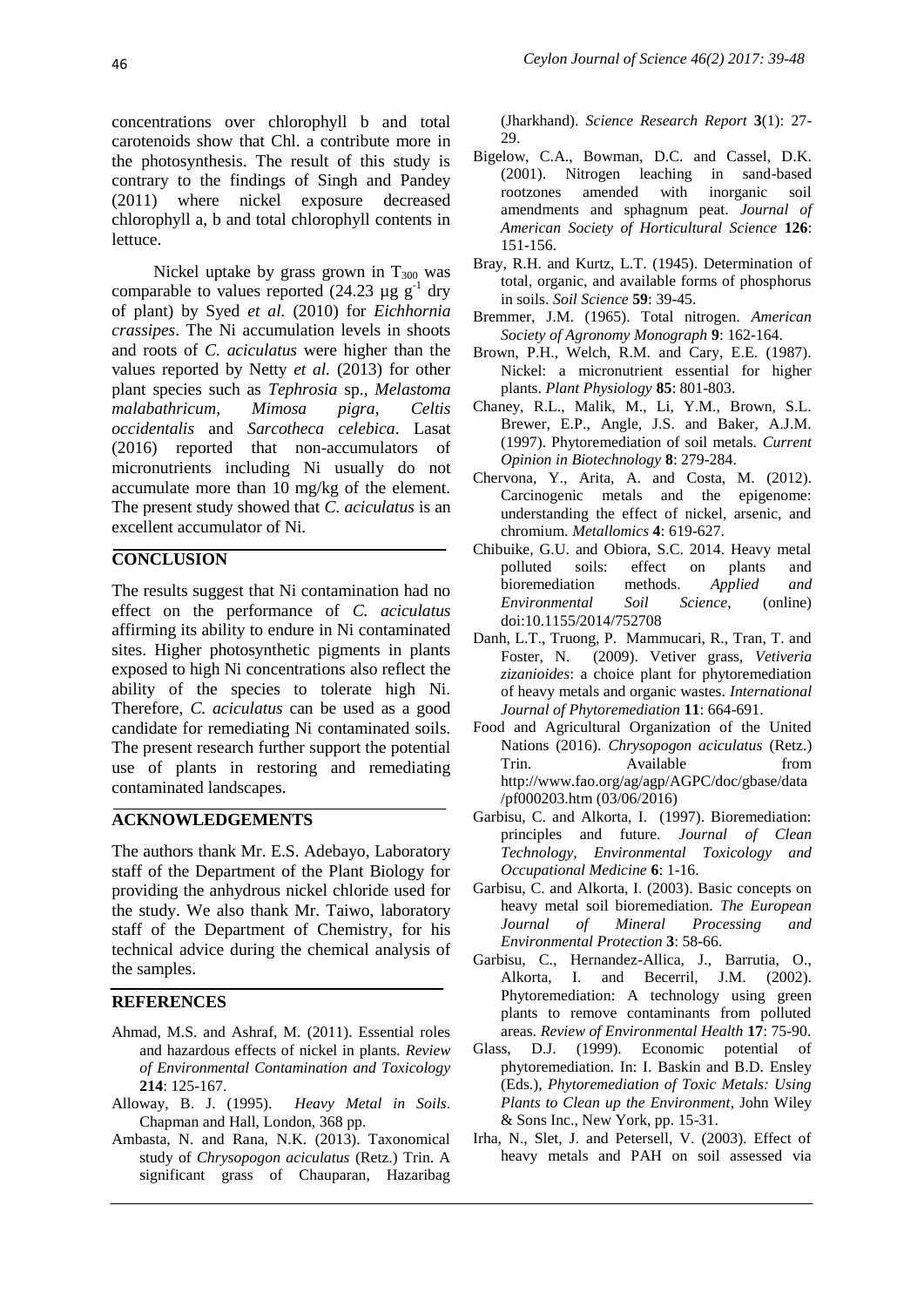dehydrogenase assay. *Environment International* **28**: 779-782.

- Jadia, C.D. and Fulekar, M.H. (2008). Phytotoxicity and remediation of heavy metals by fibrous root grass (sorghum). *Journal of Applied Biosciences* **10**: 491-499.
- Kabir, K.A.A. and Nair, V.J. (2009). *Flora of Tamil Nadu-Grasses*. Botanical Survey of India, Howrah, pp. 380.
- Lasat, M.M. (2016). The use of plants for the removal of toxic metals from contaminated soil. American Association for the Advancement of Science Environmental Science and Engineering Fellowship report. Available at www.plantstress.com/articles/toxicity\_m/phytore med.pdf (03/06/016)
- Lichtenthaler, H.K. (1987). Chlorophylls and carotenoids: Pigments of photosynthetic biomembranes, In: R.D. Lester-Packer (Ed.), *Methods in Enzymology*, Academic Press, New York, pp. 350-382.
- Marques, A.P.G.C., Rangel, A.O.S.S. and Castro, P.M.L. (2009). Remediation of heavy metal contaminated soils: phytoremediation as a potentially promising clean-up technology. *Critical Reviews in Environmental Science and Technology* **39**: 622-654.
- McGrath, S. P. and Zhao, F.J. (2003). Phytoextraction of metals and metalloids from contaminated soils. *Current Opinion in Biotechnology* **14**: 277-282.
- Netty, S., Wardiyati, T., Maghfoer, M.D. and Handayanto, E. (2013). Bioaccumulation of nickel by five wild plant species on nickelcontaminated soil. *IOSR Journal of Engineering*  (IOSRJEN) **3**(5): 1-6.
- Noltie, H.J. (2000). Flora of Bhutan. Royal Botanic Garden Edinburgh Royal Government of Bhutan **3**(2): 791.
- Ogunkunle, C.O., Oyedeji, S., Akande, I.O. and Fatoba, P.O. (2016). Performance and mineral composition of two species of *Ocimum* grown on bitumen-contaminated substrates. *Cameroon Journal of Biological and Biochemical Sciences* **24**: 1-6.
- Olaniran, A.O., Balgobind, A. and Pillay, B. (2013). Bioavailability of heavy metals in soil: Impact on microbial biodegradation of organic compounds and possible improvement strategies. *International Journal of Molecular Science* **14**: 10197-10228.
- Oyedeji, S., Isichei, A.O. and Ogunfidodo, A. (2014). Performance of some local Nigerian turf grasses in sole and mixed stands. *Turkish Journal of Field Crops* **19**: 101-107.
- Paria, N.D. and Chattopadhyay, S.P. (2005). Flora of Hazaribagh District. *Botanical Survey of India, Howrah* **2**: 1049.
- Qu, R.L., Li, D., Du, R. and Qu, R. (2003). Lead uptake by roots of four turfgrass species in hydroponic cultures. *Hortscience*, **38**: 623-626.
- Raskin, I., Kumar, P.B., Dushenkov, S. and Salt, D.E. (1994). Bioconcentration of heavy metals by plants. *Current Opinion in Biotechnology* **5**: 285- 290.
- Rathi, V., Sambyal, S.S., Kulshreshtha, H. and Satvat, P.S. (2011). Heavy Metal bioaccumulation by *Eisenia fetida*, *Cynodon dactylon* and *Vigna radiata* in single, bi and tri-metal soil systems. *International Journal of Technology and Engineering System* **2**: 252-257.
- Rathor, G., Chopra, N. and Adhikari, T. (2014). Nickel as a pollutant and its management. *International Research Journal of Environment Sciences* **3**(10): 94-98.
- Royal Botanic Gardens, Kew (2008). *Chrysopogon aciculatus* (Retz.) Trin. [family Poaceae]. Available from  $\mathbf{f}$ http://plants.jstor.org/stable/history/10.5555/al.ap. upwta.2\_426 (accessed 09/02/2017)
- Seregin, L. and Kozhevnikova, A. (2006). Physiological role of nickel and its toxic effects on higher plants. *Russian Journal of Plant Physiology* **53**: 257-277.
- Shen, Z.G., Li, X.D., Wang, C.C., Chen, H.M. and Chua, H. (2002). Lead phytoextraction from contaminated soil with high-biomass plant species. *Journal of Environmental Quality* **31**: 1893-1900.
- Sherene, T. (2010). Mobility and transport of heavy metals in polluted soil environment. *Biological Forum* **2**: 112-121.
- Singh, K. and Pandey, S.N. (2011). Effect of nickelstresses on uptake, pigments and antioxidative responses of water lettuce, *Pistia stratiotes* L. *Journal of Environmental Biology* **32**: 391-394.
- Subhashini, V. and Swamy, A.V.V.S. (2014). Screening Potential of three native grass species for phytoremediation of heavy metals. *European Academic Research* **2**: 5887-5903.
- Syed, T.H., Mahmood, T. and Malik, S.A. (2010). Phytoremediation technologies for  $Ni^{++}$  by water hyacinth. *African Journal of Biotechnology* **9**: 8648-8660.
- Tchounwou, P.B., Yedjou, C.G., Patlolla, A.K. and Sutton, D.J. (2012). Heavy metals toxicity and the environment. *Experientia Supplementum* **101**: 133-164.
- Vickery, P.J., Lutton, J.J. and Bernett, R.D. (1995). A simple procedure for colorimetric determination of organic carbon in soil. *Communications in Soil Science and Plant Analysis* **26**: 899-911.
- Yang, X., Baligar, V.C., Martens, D.C. and Clark, R.B. (1996). Plant tolerance to nickel toxicity: II nickel effects on influx and transport of mineral nutrients in four plant species. *Journal of Plant Nutrition* **19**: 265-279.
- Young, R.A. (1995). Toxicity Profiles. Toxicity summary for nickel and nickel compounds**.** Available at http://risk.lsd. ornl.gov/tox/ profiles/nickel (03/06/2016)